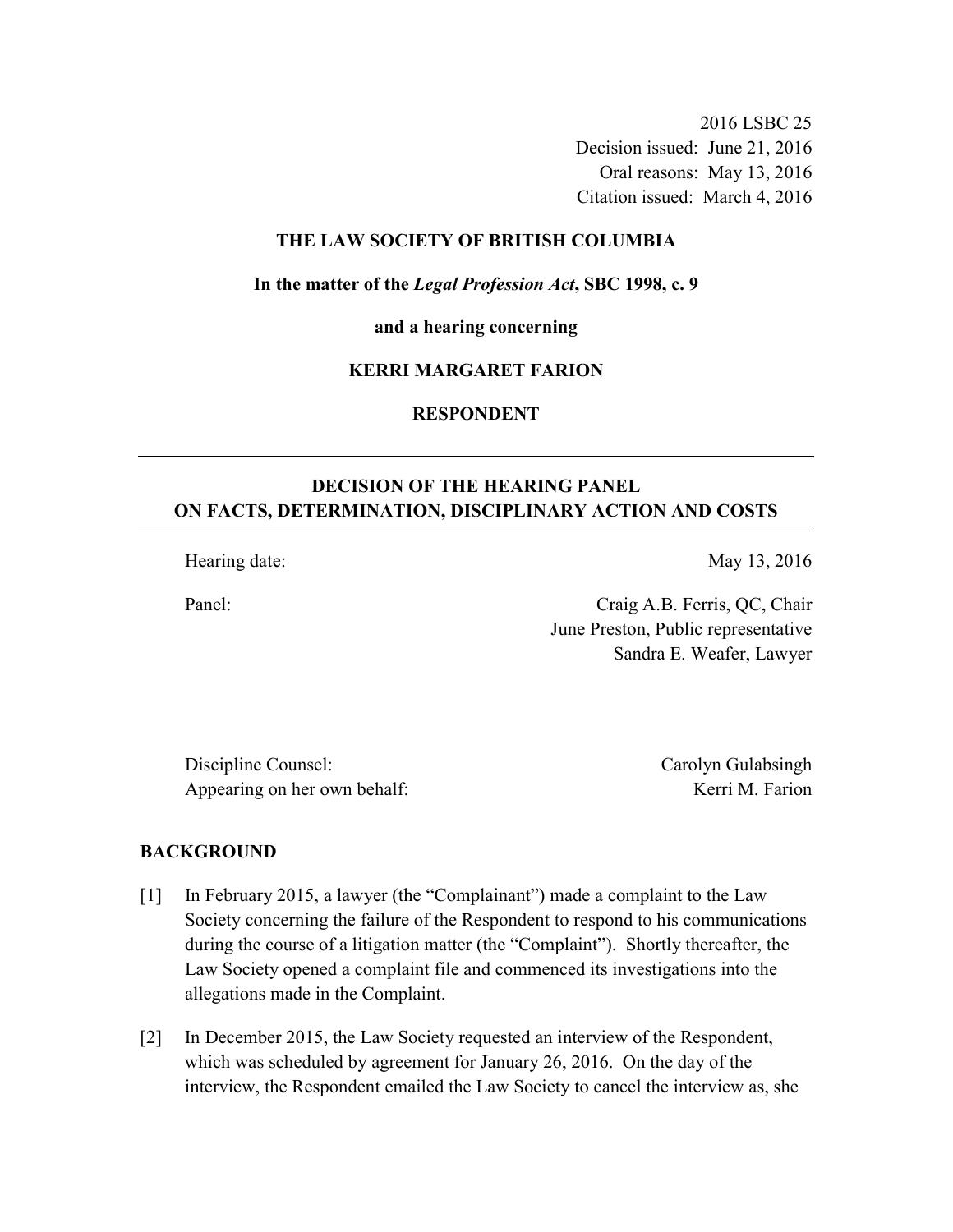asserted, an appointment with a medical specialist had come available that day. Thereafter, the Respondent failed to respond to repeated requests by the Law Society to reschedule the interview and failed to provide evidence of her attendance at the medical specialist on January 26, 2016 (the "Specialist Appointment"). In the Respondent's words, she "got her back up" and did not respond because she did not think an interview was necessary.

- [3] The citation was authorized on March 4, 2016 and issued on March 5, 2016. The sole allegation is that the Respondent failed to respond to the Law Society's request to reschedule the interview and to provide evidence of her attendance at the Specialist Appointment.
- [4] The notice of this hearing was served 51 days before the hearing. To that date, the Respondent still had not responded to the Law Society's request to reschedule the interview, nor had she provided evidence of her attendance at the Specialist Appointment.
- [5] The citation alleges that this conduct constitutes professional misconduct pursuant to section 38(4) of the *Legal Profession Act* (the "Act").

## **HEARING BACKGROUND**

- [6] The Respondent admitted service of the citation.
- [7] Given that the sole allegation in the citation is that the Respondent failed to respond to communications from the Law Society, this hearing proceeded pursuant to Rule 4-33 of the Law Society Rules (the "Rules"). Under that Rule, evidence may be tendered by affidavit.
- [8] At the outset of the hearing, the Respondent applied for an adjournment as she intended to call a former Law Society staff lawyer, Beverly Gallagher, as a witness at the hearing.
- [9] The Panel dismissed the Respondent's application for an adjournment. The Respondent provided no evidence that she had made any attempt to contact the witness or to locate the witness in the 51 days between service of the notice of hearing and the date of the hearing. It was the Panel's view that, given the marginal relevance of the proposed witness's evidence (Ms. Gallagher relinquished conduct of the investigation into the Complaint approximately five months prior to the conduct at issue), to allow an adjournment of a hearing constituted to consider an allegation of a failure to respond to the Law Society on the basis that the Respondent had failed to prepare for the hearing was wrong. The Panel determined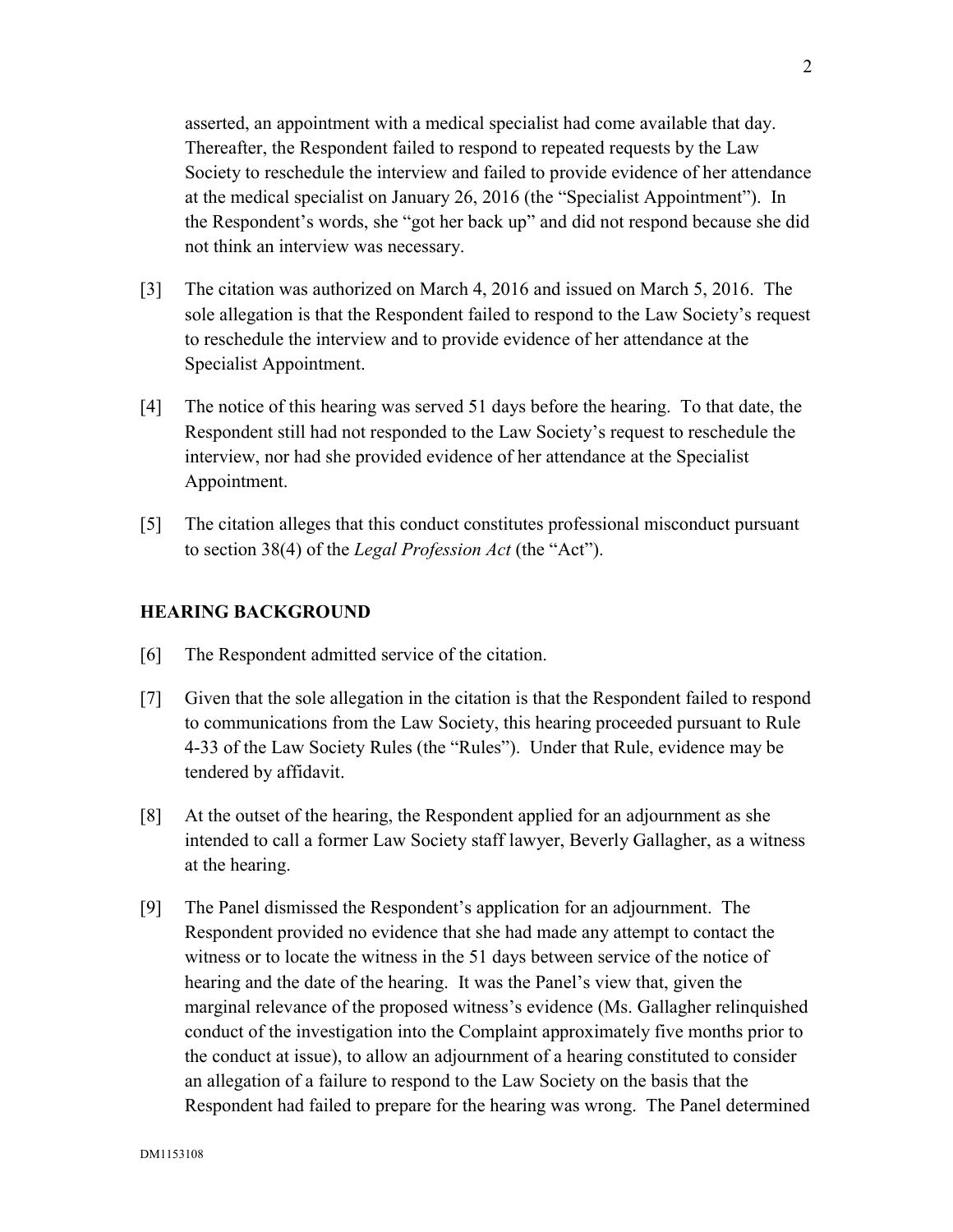that the public interest in the Law Society's ability to investigate the Complaint in a timely manner outweighed the interests of the Respondent in these circumstances.

- [10] In this proceeding, the Law Society relied upon the affidavit of Alexander M. Willms affirmed April 7, 2016. Mr. Willms is a staff lawyer in the Professional Conduct Department of the Law Society, and he has had conduct of the investigation into the Complaint from August 24, 2015. Mr. Willms was also cross-examined by the Respondent.
- [11] The Law Society also relied upon the affidavit of Chrysta Gejdos sworn May 11, 2016, a legal administrative assistant with the Law Society, and the affidavit of Michelle Robertson, the Law Society hearing administrator, sworn April 4, 2016.
- [12] The Respondent gave oral evidence at the hearing. She was cross-examined by counsel for the Law Society.
- [13] After the evidence was complete, the Panel heard argument with respect to the facts and determination phase of the hearing. The Panel then adjourned and deliberated. The Panel considered the evidence and determined that the Respondent had committed professional misconduct with respect to the allegation made in the citation.
- [14] The Panel then heard argument with respect to the disciplinary phase of the hearing. Again, the Panel adjourned and deliberated. After considering the evidence and the further argument, the Panel made an order that the Respondent pay a fine of \$2,500 by no later than October 31, 2016, pay costs in the amount of \$2494.60 by no later than October 31, 2016, provide by no later than May 27, 2016 a date for the interview to be conducted, which date must be prior to the end of June 2016 and provide by no later than May 27, 2016 proof or evidence of her attendance at the Specialist Appointment.
- [15] These are our reasons with respect to the facts and determination and disciplinary action phases of this hearing.

## **FACTS**

- [16] In February 2015, the Law Society received the Complaint. The Complaint alleges that the Respondent had not responded to communications from the Complainant during a litigation proceeding.
- [17] Over the course of the next number of months there was a series of communications between the Law Society and the Respondent that culminated in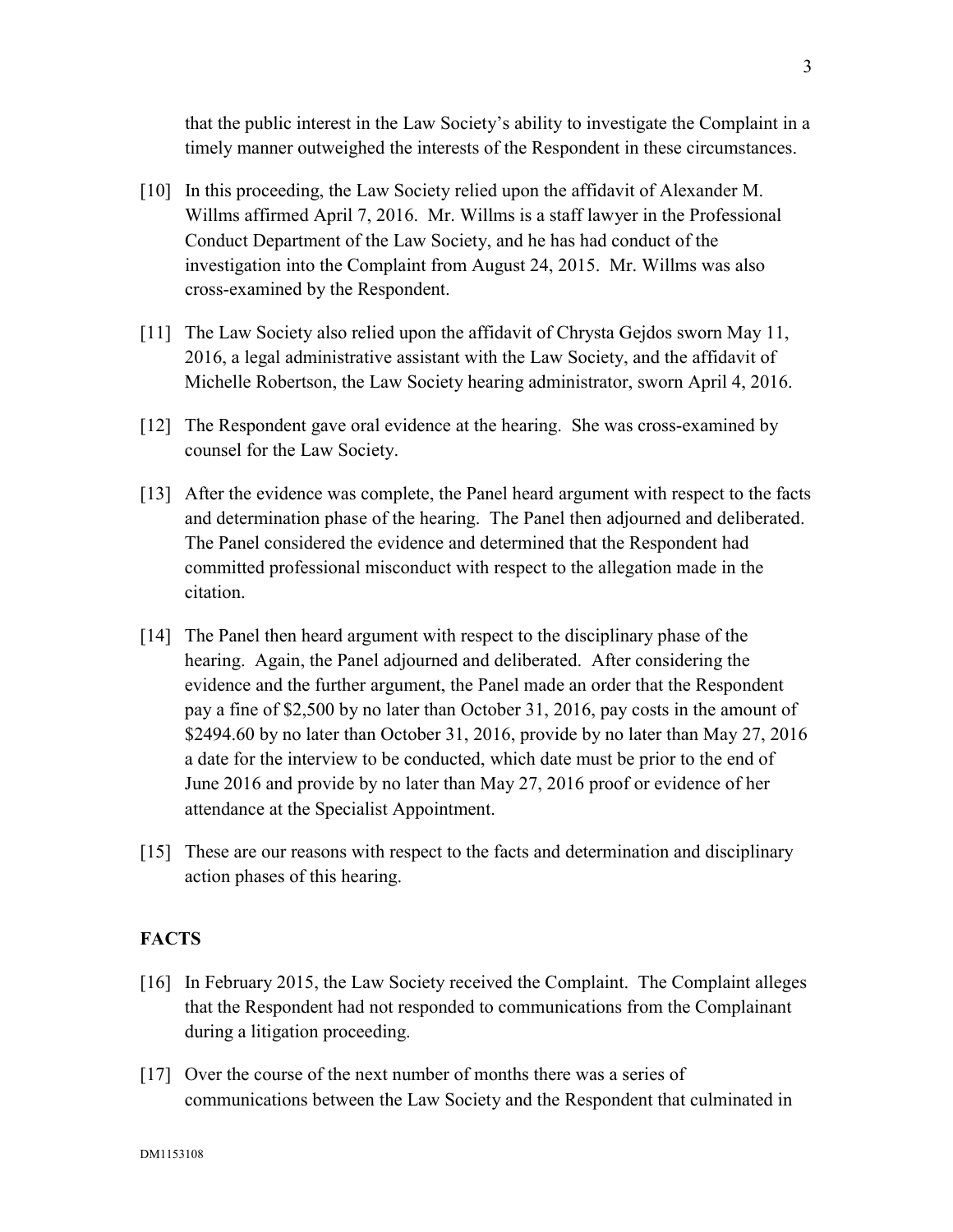the Respondent providing a one-page response to the allegations made in the Complaint. The response was sent by the Respondent on October 1, 2015. However, due to the email address it was sent to, it did not come to Mr. Willms' attention until October 20, 2015.

- [18] After his review of the one-page response, Mr. Willms determined that an interview of the Respondent was necessary for the investigation. At that time, the Respondent was represented by counsel, and on December 7, 2015, Mr. Willms wrote to the Respondent's counsel requesting dates when the Respondent would be available to attend an interview and requested a response by no later than December 31,2015.
- [19] On December 31, 2015 at 10:00 pm, the Respondent emailed Mr. Willms directly and advised that her preference was that the interview occur on January 26, 2016. On Monday, January 4, 2016, Mr. Willms confirmed the interview for 2:00 pm on January 26, 2016.
- [20] On January 26, 2016 at 10:59 am, the Respondent emailed Mr. Willms as follows:

I have just been contacted by one of the medical specialists I have been on the wait list to see and they have had a last minute cancellation for today at 2:30 pm. As such I will need to reschedule our meeting that was set for today at 2 pm. I regret the late notice however my health takes priority over this complaint made by [the Complainant]. Please let me know what dates are available for rescheduling.

- [21] Approximately 10 minutes later Mr. Willms emailed the Respondent and requested that she provide proof of her attendance at the Specialist Appointment. He also offered January 28, 2016 or January 29, 2016 as alternate dates for the interview.
- [22] The Respondent did not respond to Mr. Willms' email.
- [23] On February 2, 2016, Mr. Willms wrote to the Respondent as follows:

... We had an interview scheduled for 2 pm on Tuesday, January 26, 2016. By email at 10:59 am on January 26, 2016, you cancelled our interview as you were going to see a "medical specialist" at 2:30 pm. You asked me what other dates I had available, I advised you by email that I was available on Thursday, January 28, 2016 and Friday, January 29, 2016 and asked you to inform me which date you preferred. Additionally, I asked you to provide me with proof of your medical appointment. As of today's date, I have not heard back from you.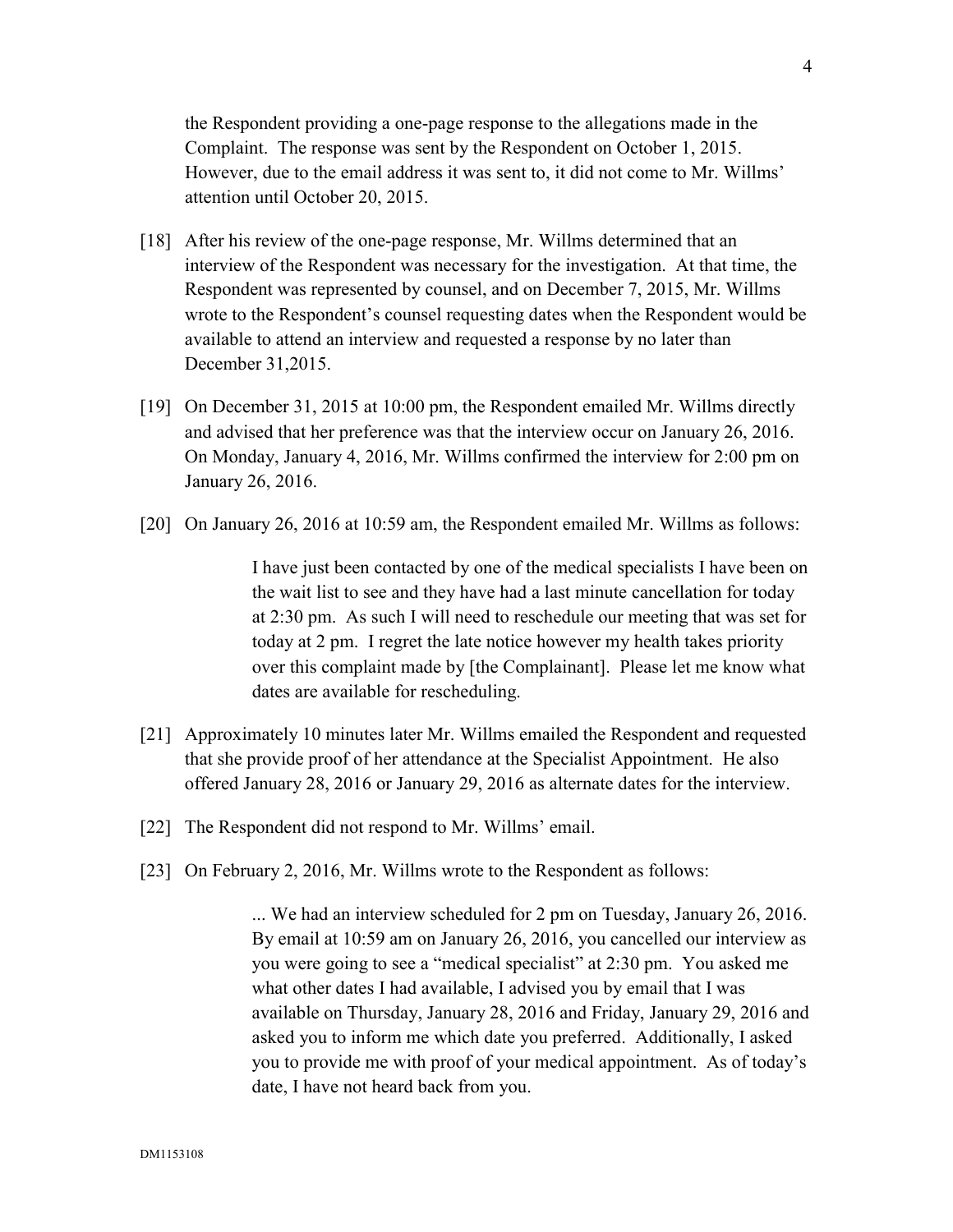We would like to schedule your interview between February 17, 2016 and

February 24, 2016. Please provide me with your available dates in writing by **February 9, 2016**. We will then contact you with the specific date and time. We anticipate that the interview will take approximately 1.5 hours.

Your counsel, Mr. W, may be present during the interview. ...

- [24] The Respondent did not respond to the February 2, 2016 letter.
- [25] On February 12, 2016, Mr. Willms again wrote to the Respondent as follows:

You have not responded to my letter dated February 2, 2016 in which I sought your response by February 9, 2016. I requested your available dates for an interview between February 17 and 24, 2016. I made this request because you cancelled our previously scheduled interview on January 26, 2016 several hours before we were set to meet.

I write to request the following:

- 1. Proof, or evidence thereof, that you attended a medical appointment on January 26, 2016 during our scheduled interview time; and
- 2. Your available interview dates from March 1 to 31, 2016.

….

The Law Society requires your available dates and the requested material by **February 19, 2016**. Please note that Rule 3-5(9) of the Law Society Rules 2015 requires you to personally respond and sign your response to the Law Society. ...

- [26] The Respondent did not respond to the February 12, 2016 letter.
- [27] On February 22, 2016, Mr. Willms left the Respondent a voicemail message with respect to rescheduling the interview and again requested proof of her attendance at the Specialist Appointment.
- [28] The Respondent did not respond to Mr. Willms' voicemail message.
- [29] On February 23, 2016, Mr. Willms again wrote to the Respondent as follows:

Further to my voicemail message of February 22, 2016, please reply to my letters of February 2, 2016 and February 12, 2016 copies of which are enclosed for your reference.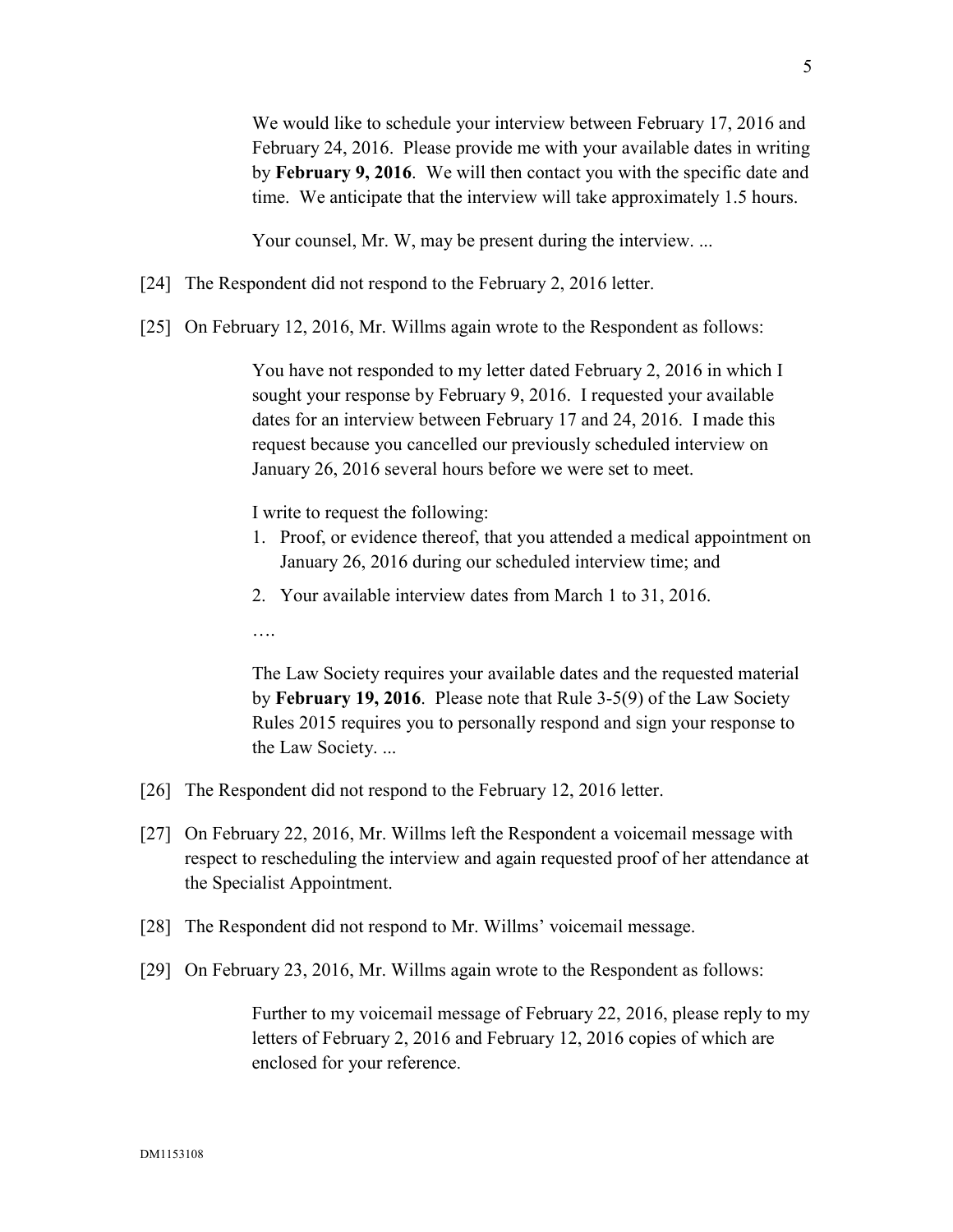The Law Society Rules 2015 state that, when a lawyer fails to reply to the Law Society, the matter may be referred to the Discipline Committee or its Chair pursuant to the summary hearing process. If your response and the requested materials are not received by **February 29, 2016** this matter will be referred to the Discipline Committee or its Chair with a recommendation that the Chair issue a citation for your failure to respond to Law Society correspondence. Details about the summary hearing process are set out in Rule 4-5 and 4-32(2) of the Law Society Rules 2015.

- [30] On February 24, 2016, the Respondent emailed the Law Society to advise that she had personal reasons to fly to Edmonton on February 22, 2016 and that she would be back in Vancouver on Thursday, February 25 and would "deliver the files to the Law Society." No explanation was provided at the hearing or otherwise concerning what files were to be delivered to the Law Society or how delivering files was in any way responsive to the requests for an interview and for proof of her attendance at the Specialist Appointment.
- [31] On March 1, 2016, the Respondent again emailed the Law Society advising that she had "only got back to Vancouver yesterday" (February 29, 2016) and that "I will have the files to you shortly." Again, no explanation was given at the hearing or otherwise concerning how the delivery of files would be responsive to the requests.
- [32] As at the date of the hearing, the Respondent had still failed to provide the Law Society with dates on which she would be available to be interviewed and had failed to deliver any proof of her attendance at the Specialist Appointment.

#### **POSITION OF THE PARTIES**

- [33] The Law Society's position is that, notwithstanding various requests and opportunities to comply, the Respondent has failed to provide the Law Society with a date for the rescheduling of the interview and has failed to provide the Law Society with proof of her attendance at the Specialist Appointment. The failure to respond to these requests is submitted to be professional misconduct.
- [34] During the course of the hearing, the Respondent accepted responsibility for her failure to respond to the Law Society's requests to provide a date for the interview and to provide proof of her attendance at the Specialist Appointment. However, the Respondent's position is that the Law Society should have further investigated the Complaint, in particular by questioning the Complainant with respect to what she alleges are inaccuracies in the Complaint, prior to interviewing her. In addition, the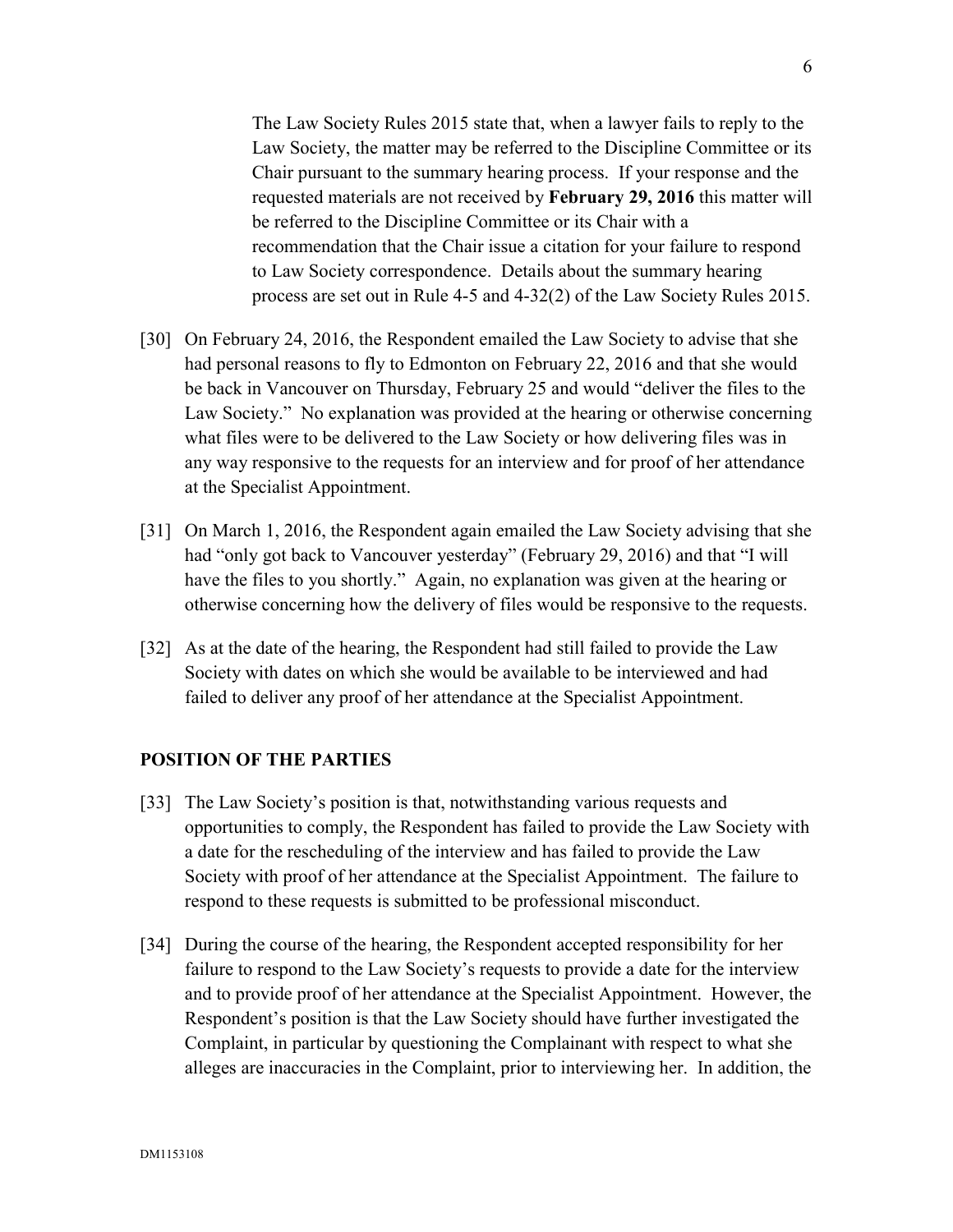Respondent objects to providing any proof of her attendance at the Specialist Appointment because she says it is a breach of her privacy rights.

#### **ISSUES**

- [35] The issues to be determined by this Panel are:
	- (a) Does the Respondent's conduct in failing to provide a substantive response promptly, or at all, to communications from the Law Society concerning its investigation into the Complaint and in particular, the failure to respond to the letters dated February 2, 12 and 23, 2016, the email message dated January 26, 2016 and the voicemail message on February 22, 2016, constitute professional misconduct pursuant to section 38(4) of the Act?
	- (b) If the Respondent's conduct does constitute professional misconduct, what is the appropriate disciplinary action to be imposed?

#### **DISCUSSION AND ANALYSIS**

#### **Facts and determination**

- [36] Although "professional misconduct" is not defined in the Act, the Law Society Rules or the *Code of Professional Conduct for British Columbia*, it has been the subject of consideration by hearing panels in numerous cases including *Law Society of BC v. Martin*, 2005 LSBC 16. In that case, the panel set out the now well-settled test for professional conduct which is "whether the facts as made out disclose a marked departure from that conduct the Law Society expects of its members." The Law Society bears the onus to prove the conduct amounts to professional misconduct on a balance of probabilities (*Law Society of BC v. Tak*, 2009 LSBC 25).
- [37] Rule 7.1-1 of the *Code of Professional Conduct for British Columbia* requires lawyers, among other things, to reply promptly and completely to any communication from the Law Society, provide documents as required to the Law Society, and cooperate with the Law Society investigations involving the lawyer. Law Society Rule 3-5(7) requires that a lawyer must cooperate fully in an investigation by all available means. Rule 3-5(8) states that, when conducting an investigation of a complaint, the Executive Director may require a lawyer to, among other things, attend an interview and answer questions and provide information relating to matters under investigation. Rule 3-5(11) requires a lawyer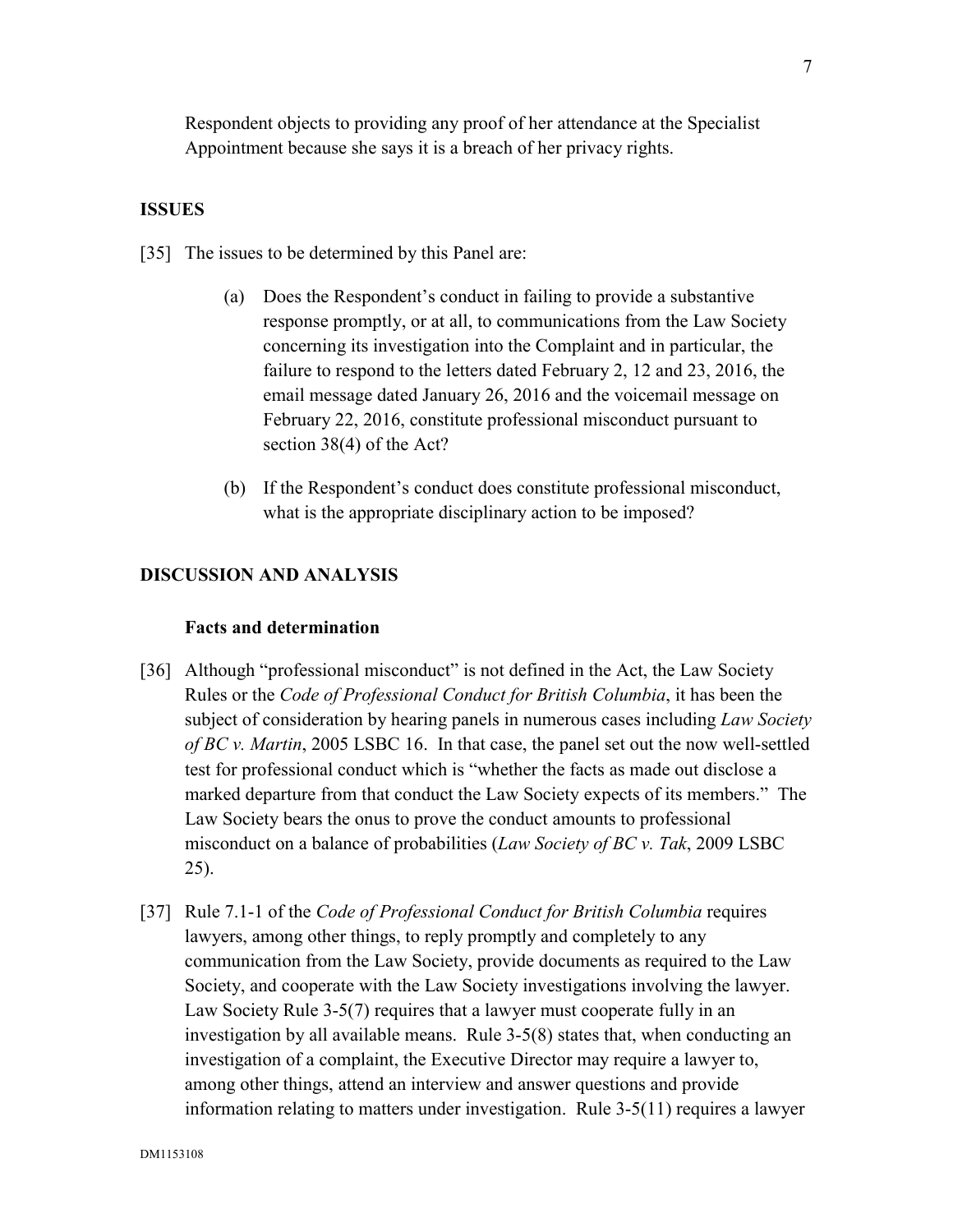who is required to provide files, document or other records, or to attend an interview, to comply with the requirement even if the information is privileged or confidential and the lawyer is to do so as soon as practicable and in any event by the time and date set by the Executive Director. In this regard, the Executive Director's functions have been delegated to the Professional Conduct Department of the Law Society.

[38] In *Law Society of BC v. Dobbin*, 1999 LSBC 27, it was determined that:

… it is the decision of the Benchers that unexplained persistent failure to respond to Law Society communications will always be *prima facie* evidence of professional misconduct which throws upon the respondent member a persuasive burden to excuse his or her conduct. ...

[39] This principle has also been followed subsequently in many cases, including *Law Society of BC v. Cunningham*, 2007 LSBC 17, *Law Society of BC v. Decore*, 2012 LSBC 17, *Law Society of BC v. Marcotte*, 2012 LSBC 18, *Law Society of BC v. Niemela*, 2012 LSBC 09, and *Law Society of BC v. Buchan*, 2013 LSBC 08.

# **Failure to respond**

- [40] In this matter, the Law Society's requests for an interview date and proof of attendance at the Specialist Appointment were clear and straightforward. There is no allegation that the Respondent did not understand the requests, and the Respondent does not assert that she failed to respond to the requests due to illness or other incapacity. The Respondent's evidence is that she "had her back up." The Respondent did not feel that a face-to-face interview was required or that she should be required to provide proof of her attendance at the Specialist Appointment. Accordingly, the Respondent ignored the requests and chose not to respond.
- [41] To the date of this hearing, the Respondent had still refused to provide a date for an interview and had still refused to provide any evidence that she attended at the Specialist Appointment.
- [42] Though *Dobbin* finds that the failure to respond is only "*prima facie* evidence of professional misconduct," in this case the Respondent has provided no evidence that would rebut this *prima facie* proof. The only explanation offered by the Respondent at the hearing was that she did not think an interview was necessary and that her medical information was private. If a lawyer were able to refuse to attend an interview on the basis that the lawyer did not believe it to be justified, the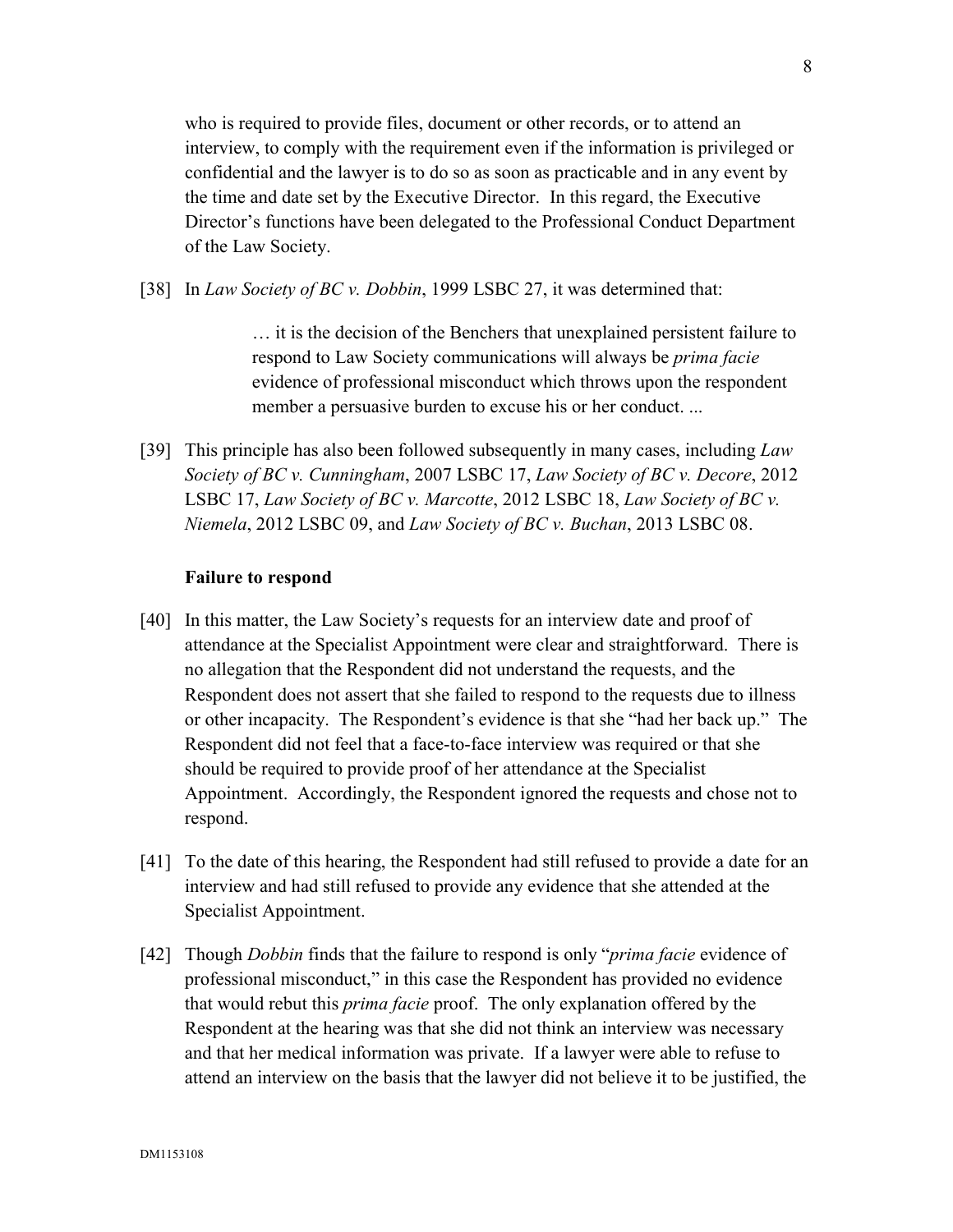Law Society's investigative processes would grind to a halt and complaints, required by the public interest to be investigated, would sit idle.

- [43] With respect to proof of attendance at the Specialist Appointment, the Panel finds that this information is not confidential nor does it raise privacy concerns as no medical information is sought; only proof of attendance. In any case, even if the information were confidential or private, the Respondent would still be required to disclose it, given its relevance to the investigation into the Complaint. Instead, the Respondent chose to ignore the request and did not raise any objections to it until this hearing.
- [44] In the Panel's view, the Respondent knowingly ignored the Law Society's requests. This is conduct that cannot be accepted and is a clear "marked departure" from the conduct expected of lawyers in British Columbia. We therefore find the Respondent's failure to respond to the Law Society by providing a date for an interview with respect to the Complaint and failure to provide proof or evidence of attendance at the Specialist Appointment is professional misconduct under section 38(4) of the Act. We find that the Law Society has proven the allegations contained in the citation.

## **DISCIPLINARY ACTION**

- [45] Disciplinary proceedings are designed to fulfil the Law Society's mandate to uphold and protect the public interest in the administration of justice as set out in section 3 of the Act.
- [46] In assessing the appropriate penalty, the decision in *Law Society of BC v. Ogilvie*, 1999 LSBC 17, provides for a non-exhaustive list of factors to be considered, which the Panel has considered in arriving at its determination of the appropriate disciplinary action in this proceeding.

## **Nature and gravity of the conduct proven**

- [47] The failure to respond to the Law Society goes directly to the Law Society's ability to regulate its members in the public interest and, accordingly, should be considered as serious conduct. For example, in this case, the Complaint remains outstanding and unresolved some 15 months after it was made. Much of this delay can be attributed to the Respondent's failure to respond.
- [48] The seriousness of this conduct is further aggravated by the fact that, in the Panel's view, the Respondent's failure to respond was deliberate. The Respondent testified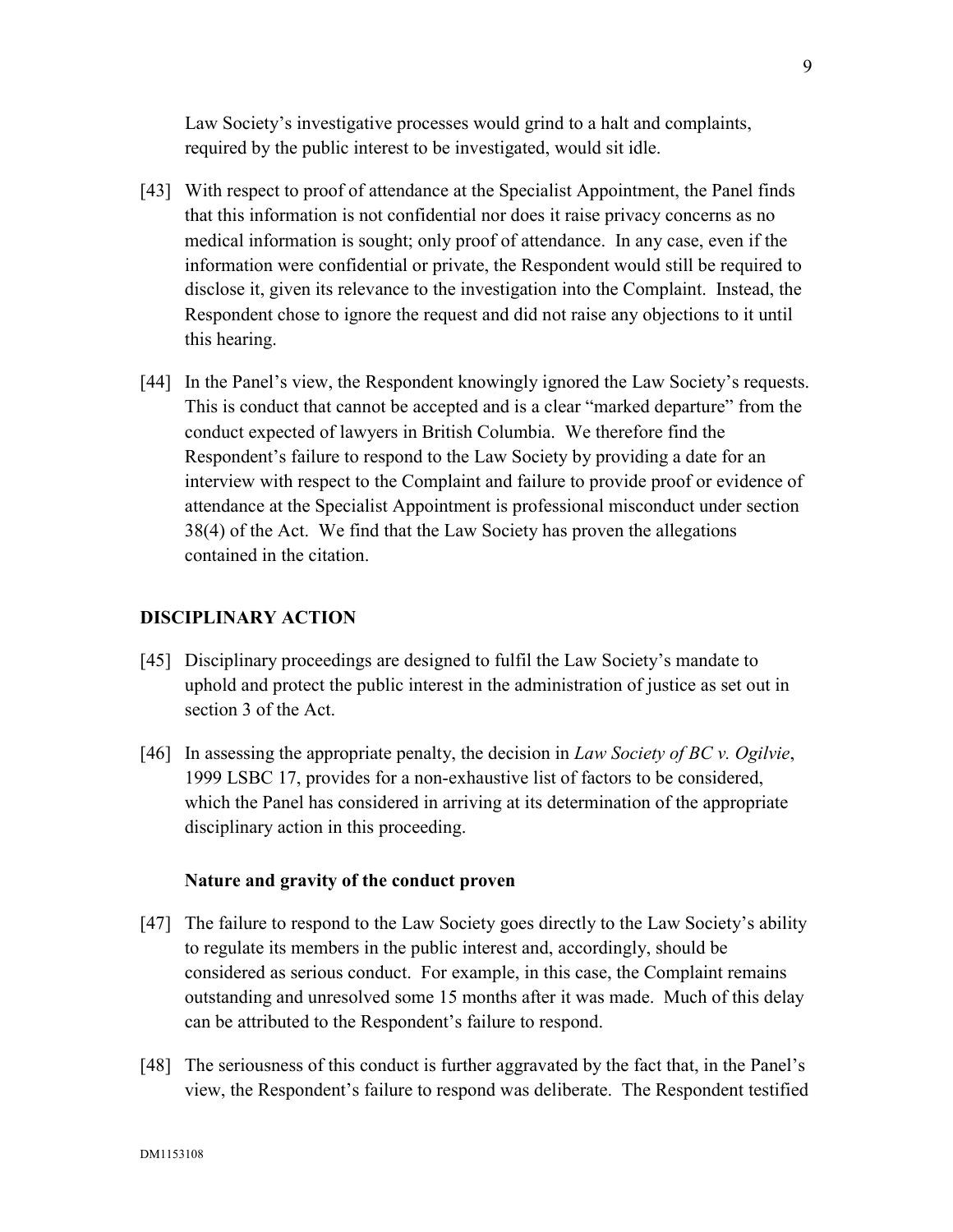that she "got her back up" and determined she did not view an interview as necessary and did not wish to submit any medical information, no matter how innocuous, to the Law Society. She maintains this position notwithstanding the repeated assurances of the Law Society that any investigation is confidential and that any information she provides will be treated as confidential.

[49] Finally, the Respondent's conduct is further aggravated by the fact that this Notice of Hearing had been outstanding for 51 days and the Respondent had still not provided a date for an interview or any evidence that she attended the Specialist Appointment. These failures are considered aggravating factors (*Decore*, *Law Society of BC v. Malcolm*, 2012 LSBC 04, and *Marcotte*).

### **Factors related to the respondent**

- [50] On the other hand, the Respondent has no professional conduct record and did not gain any advantage, profit or benefit by the conduct at issue in this matter. She has been called to the Bar since December 2006 and so has practised for approximately nine years without incident.
- [51] Although the Respondent argued that she was suffering financial hardship, she did not provide any evidence of any financial hardship or the impact of a potential sanction on her.

# **Specific and general deterrence**

- [52] The Law Society sought a fine of \$3,000 and costs of \$2,494.60 along with orders that a date be provided for an interview and that the evidence of the attendance at the Specialist Appointment be provided.
- [53] In argument, the Law Society advised the Panel that the range of fines for failure to respond was between \$2,000 and \$5,000. The Law Society relied upon four cases to support its view of the appropriate fine. We find in each of those cases the circumstances were somewhat more egregious than the current proceeding:
	- 1. *Buchan* In this case, a fine of \$3,000 was ordered. However, the respondent in that case had a history of not responding promptly, completely and substantively to the Law Society inquiries in relation to an earlier complaint.
	- 2. *Law Society of BC v. Kruse*, 2002 LSBC 15 This complaint involved a lawyer who had ceased membership in the Law Society and had not participated in the hearing process. A fine of \$3,000 was ordered.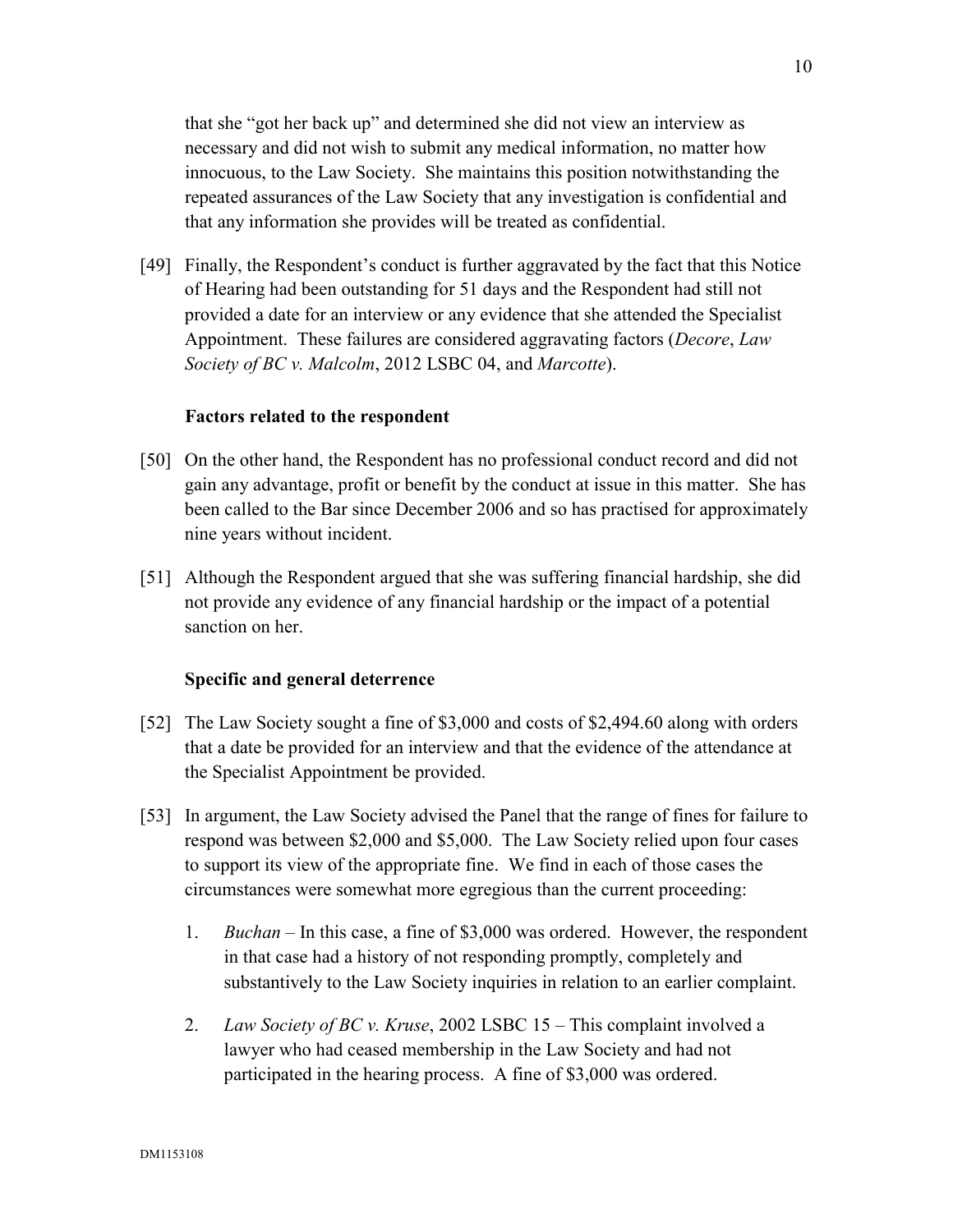- 3. *Niemela*  The respondent in this decision had a professional conduct record that reflected a pattern of delay and procrastination. In that case, the respondent was fined \$5,000.
- 4. *Law Society of BC v. Jessacher,* 2015 LSBC 43 The respondent failed to attend the hearing and, while she did attend an interview, refused to answer many questions and took the position afterwards that she would no longer cooperate with the Law Society. The fine in this case was also \$5,000.
- [54] The Panel finds the circumstances are somewhat less egregious than the decisions referred to above. We also note that the Law Society also provided the Panel with reference to six cases (including *Law Society of BC v. Roberts*, 2014 LSBC 42 and *Tak*) in which a \$2,000 fine was ordered for a failure to respond.
- [55] We find that a fine of \$2,500 is appropriate, and we so order.

# **COSTS**

- [56] The Law Society seeks an order for costs in the amount of \$2,494.60. This consists of \$2,000 for a one day hearing under Schedule 4 Tariff Item 24 and disbursements for the attendance of a court reporter in the amount of \$472.50 and a courier charge of \$22.10.
- [57] Rule 5-11 requires the Panel to award the Tariff costs unless the Panel is satisfied that we should depart from the Tariff under Rule 5-11(4). *Law Society of BC v. Racette*, 2006 LSBC 29 at paragraphs 13 and 14 sets out some of the factors relevant to determining the reasonableness of costs. Based on our consideration of those factors, the Panel finds no reason to depart from the Tariff.
- [58] Accordingly, we find that the Law Society is entitled to its costs in the amount of \$2,494.60, and we so order.
- [59] The fine of \$2,500 and costs of \$2,494.60 must be paid by no later than October 31, 2016.

# **FURTHER ORDER**

[60] Under section 38(7) of the Act, the Panel may make any orders or declarations and impose any conditions it considers appropriate. In the circumstances of this case, in order to facilitate the public interest mandate of the Law Society, the investigation into this Complaint must progress in a timely manner.